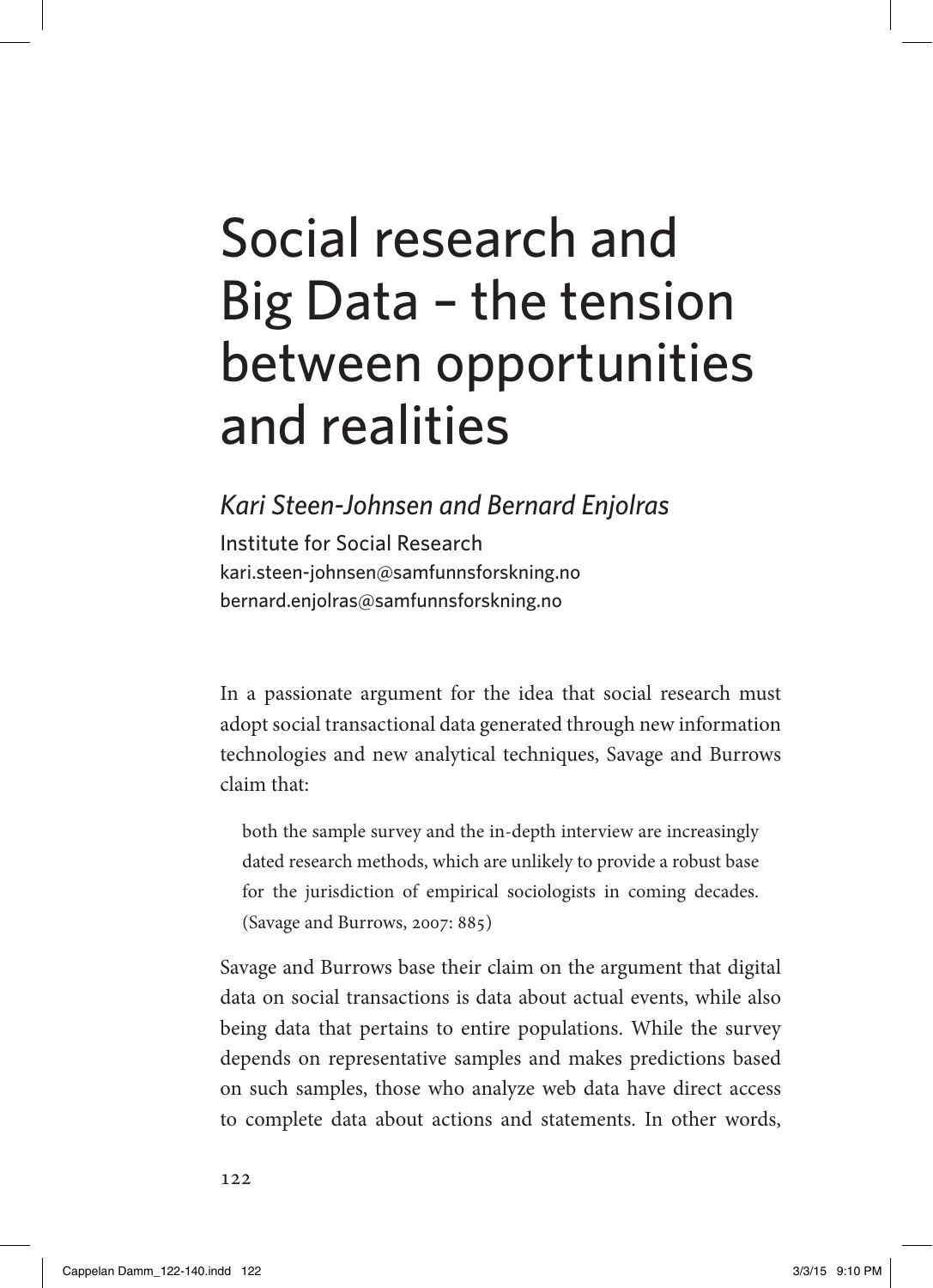analysts of digital transactional data, or what has frequently been termed «Big Data», evade the problem of representativeness: they can provide actual descriptions of peoples' actions and infer future actions from these. This has proven a strong tool for predictions, as exemplified by how Amazon.com is able to make book recommendations to customers based on the choices made by thousands of other customers. In a situation where response rates are falling, data from social transactions provides a powerful alternative. The argument against the qualitative in-depth interview is that this method is incapable of grasping the complexity that modern life entails. According to Savage and Burrows, this complexity can be better grasped in its entirety by studying large numbers of cultural expressions – pictures, videos and texts on the Internet.

There is no doubt that the use of Big Data in research presents researchers with new opportunities for analyzing social phenomena. Yet the use of such data also has its limitations, and introduces a set of new ethical and practical challenges. Both the opportunities and challenges are not only closely linked to the very nature of data, but also to how ownership and access to data are regulated.

In this article, we will attempt to shed light on the role of research in a field of tension between the new opportunities data offers, the ethical considerations that are necessary when a person carries out research and the limitations that exist in the regulation of and access to digital data. Underlying our considerations is the realization that the way in which we as researchers approach this field of tension has consequences. When we study social transactions through Big Data, we are studying a social reality. Through research, we participate in both constructing a social reality, such as the digital public sphere, and giving society insight into what its social reality is, both of which can have social consequences.

First, we want to describe what characterizes digital transactional data and what kinds of opportunities it offers to research. We will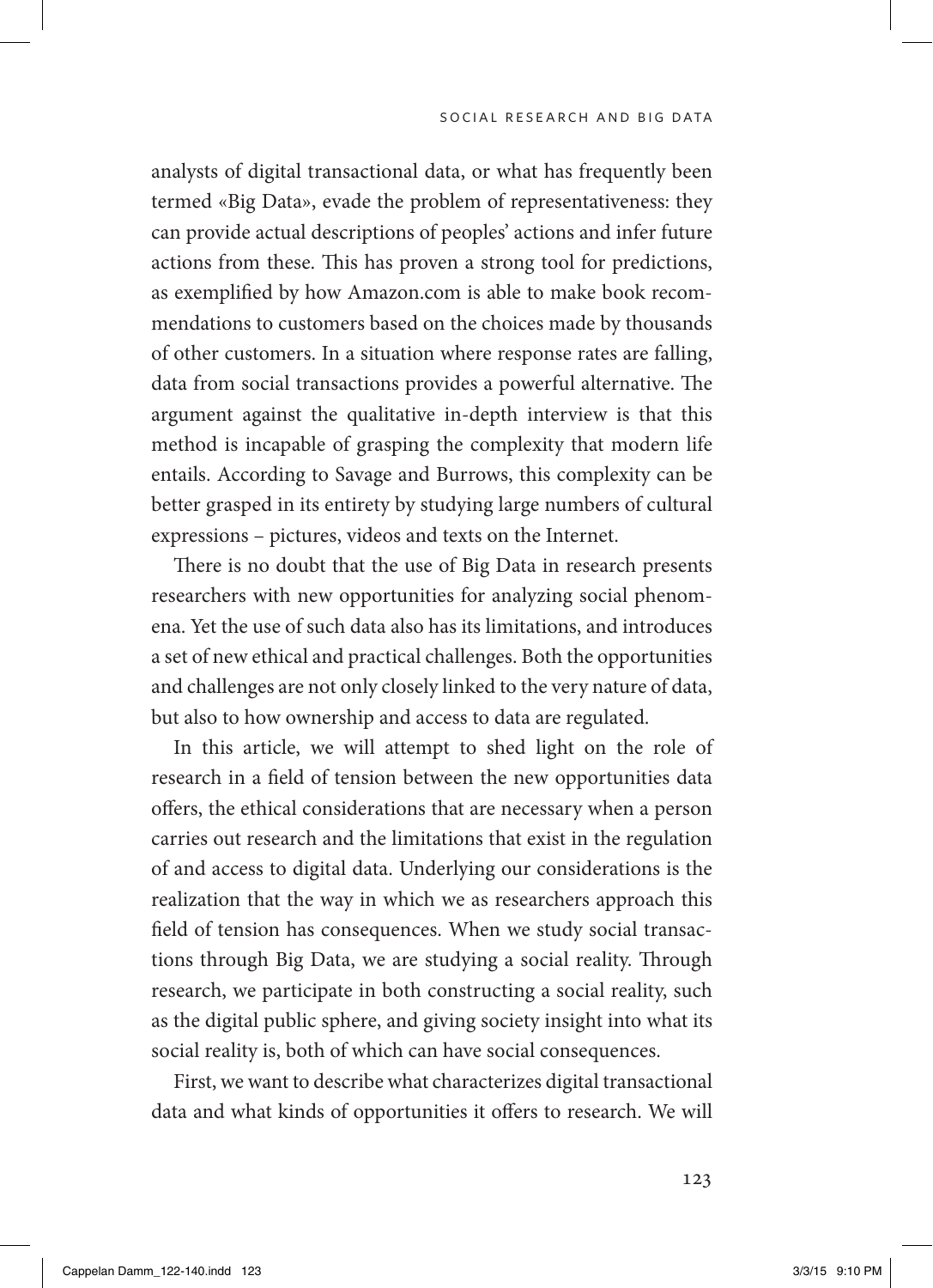use the term Big Data in order to underscore the new analytical opportunities embedded in the characteristics of digital data, and use social media data as our main case. Then we wish to say something about the new ecosystem that has emerged around the production, gathering and analysis of digital data, and how it changes the research premises for the production of knowledge. We have borrowed the idea that the use of Internet data must be understood as being a part of the growth of a new ecosystem from boyd & Crawford's article «Critical Questions for Big Data» (2012). By using the term *ecosystem*, we emphasize the idea that it is important to understand the use of such data in a context, where various formal and informal actors position themselves, compete and influence each other in the production and use of Internet data. At the end of this article, we will discuss the role of research, both in relation to representing the social reality that is created by digitalization, and in relation to the fact that research itself is an actor with a place in a new ecosystem that is linked to the production of knowledge.

### **Big Data – what is it and what can it be used for?**

The amount of available digital data about people has exploded in recent years. This has to do with mundane status updates on Facebook, videos posted on YouTube, and Twitter posts that are available to anyone who wants to read them. It also pertains to data from purchases, both those that are made on the Internet and those that are made by credit card. Other examples of digital data include data from Google searches and data that logs phone calls.

The term «Big Data» is a collective term for data that is of such a scope that more data power than normal is required in order to collect and analyze it (Manovich, 2011). The term is often used not only to simply describe the data itself, but also to describe the new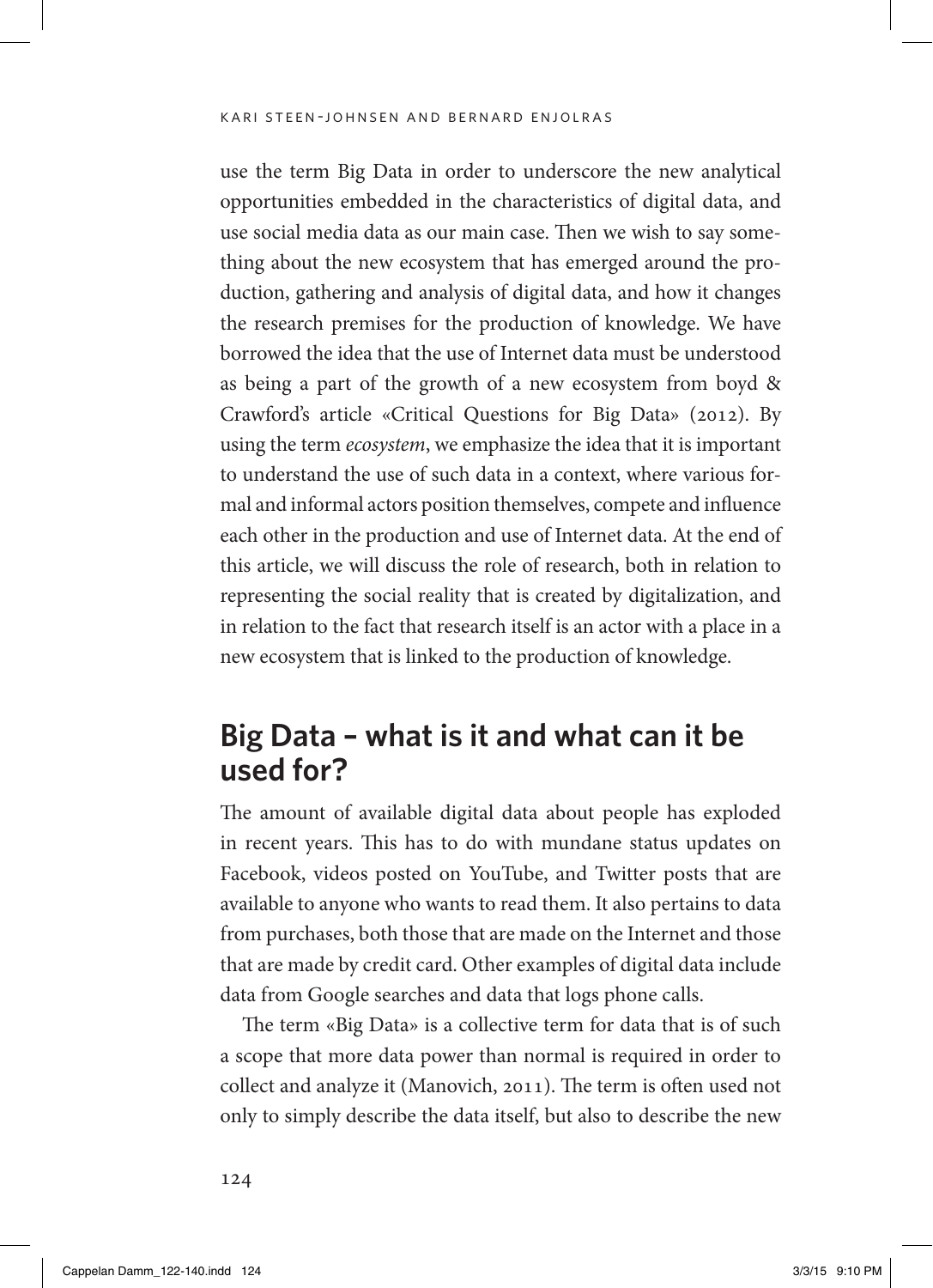technical, legal and ethical issues such data gives rise to. Big Data are regularly collected in a number of areas, related to natural, technical or social phenomena. For present purposes we understand Big Data to be data containing person-related information. What phenomena characterized in terms of Big Data thus understood have in common with each other is that they involve a registration of actual events, interactions and transactions connected to individuals.

There are two aspects of Big Data in particular that will greatly impact the social sciences. First, transaction data differs from survey data in that such data directly reflect what individuals actually do, instead of drawing conclusions based on individuals' statements about actions. Second, digitalized data combined with cheap data power make it possible to study entire populations, instead of drawing on a selection. Thus, it becomes possible to conduct very sophisticated analyses, and also to predict future actions. In the book *Predictive analytics. The power to predict who will click, buy, lie or die* (2013), Siegel provides examples of such predictions within several areas: within the banking system, in the struggle against crime, and in health-related services. One example that pertains to many people's daily lives is the way in which companies such as Amazon.com are using previous purchase data to market and offer relevant products to the individual user: «Other people who bought this book, also bought …». One example from the field of health is how Google was able to use search trends to predict the development of the swine flu epidemic long before the national health institutes could do so.

The way in which Obama's second presidential campaign used and analyzed data provides examples of both how data may be used to predict behaviour, and how data from different sources can be pulled together and offer powerful analyses.<sup>50</sup> Obama set

<sup>50</sup> See http://www.technologyreview.com/featuredstory/508836/how-obama-usedbig-data-to-rally-voters-part-1/ for a thorough description of how the Obama campaign worked with Big Data and predictions.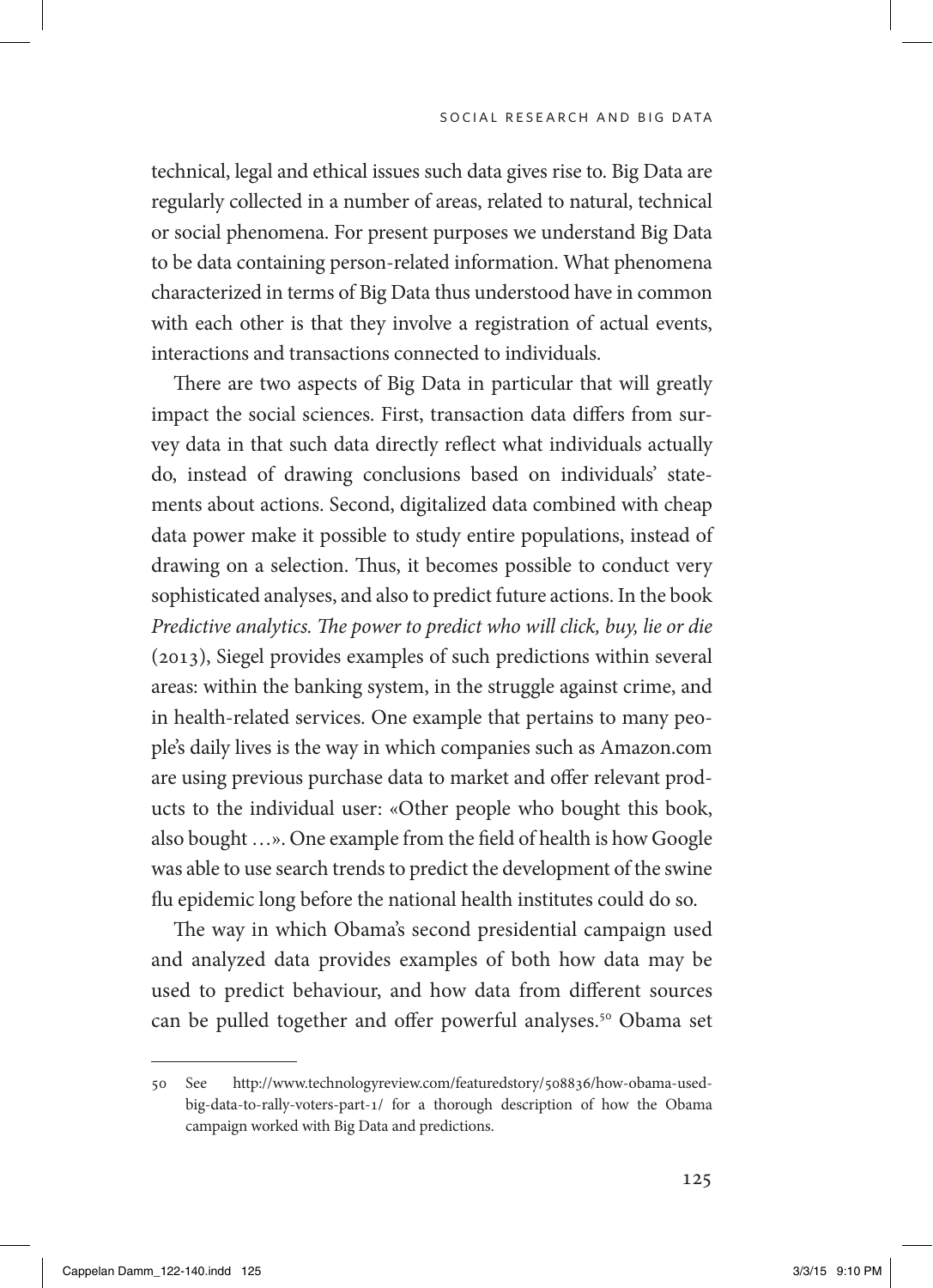up a separate computer lab that linked data regarding households, previous voter behaviour, previous donations and television use, and then tailored his message to individual voters based on such data. This afforded him the ability to choose where to direct his efforts – and with which message – in a much more efficient manner than would otherwise have been possible using traditional analysis and prediction methods.

The example of Obama highlights an important characteristic of digital transactional data, namely that such data contains several layers of information. Metadata, such as email addresses, make it possible to link the different data that an individual has produced, for example data about purchase transactions and toll transactions. Savage and Burrows (2007) emphasize the importance of the fact that digital transactional data contains information about one's geographical positioning, and claim that many of the classic background variables in sociology can collapse into one variable as a basis for predicting actions. In this argument they rely on a set of studies that have demonstrated that neighbourhood location is a more significant predictor of many outcomes than other person or household-related variables (2007: 892). The possibility of determining one's position grows with the increased use of handheld media devices. In addition, different types of data from various sources are linked together and integrated through social media and the different Internet sites where individuals have user accounts. For example, Facebook integrates several different applications, such as Spotify, Instagram, and Farmville, and the data about activity on the different applications are thereby linked together. A parallel example is the link between Google, Gmail, YouTube, Chrome and Google+.

The result of this linking of data is that it creates new opportunities for assembling very detailed information, not only about individuals, but also about groups and organizations. One characteristic of the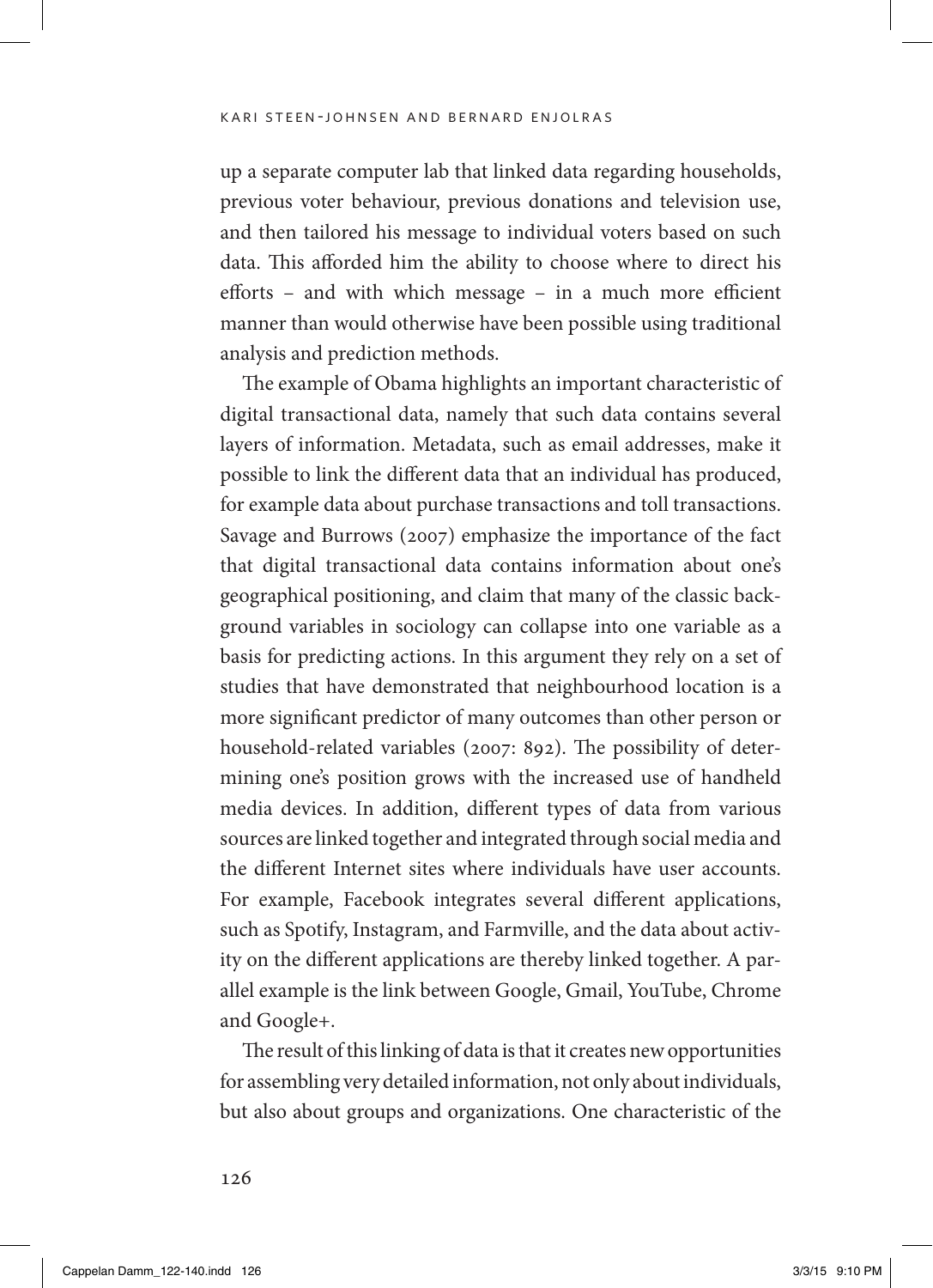built-in opportunities for action in social media is that they make it possible to establish a social graph – lists of followers and friends (boyd & Ellison, 2011). Data gathered from social media thus contain information about how individuals and groups are linked together. If data about a user is collected on Facebook, data is simultaneously collected about several people in this user's network.

### **Opportunities and limitations for social research**

It would appear that such data represent an obvious enrichment to social research, as they give direct access to people's lives, statements and actions, provide detailed information and can be easily collected. Both access to Internet data and the opportunity to conduct analyses of large datasets based on concrete actions and interactions have caused many researchers to feel that the use of Internet data will revolutionize social research in fundamental ways.

However, in the article «Critical Questions for Big Data», boyd and Crawford caution against believing we can leapfrog over fundamental methodological challenges, such as the issue pertaining to representativeness, when the data that is used is large enough. Analyses of Twitter provide a good example of some of these challenges. Twitter studies have become very popular internationally, especially due to the availability of data. However, questions may be raised as to what analyses of Twitter posts represent. An obvious challenge is that Twitter users only constitute a certain selection of the population. Other issues are linked to the fact that there is no one-to-one-relationship between user accounts and actual people. One person can have several accounts, several people can use the same account, and accounts can also be automated – so-called «bots».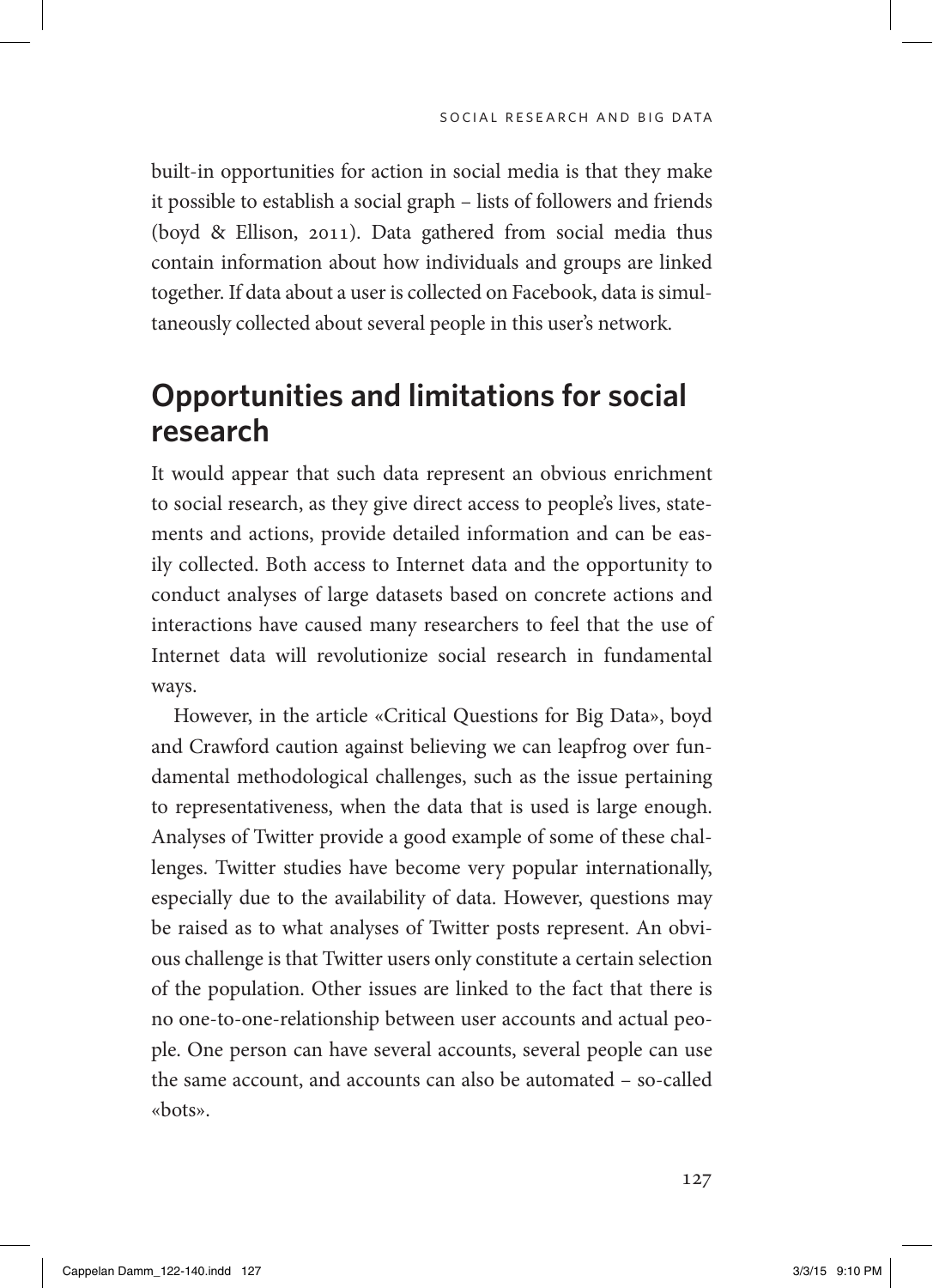Another problem is linked to the definition of what constitutes an active – and thereby relevant – user on Twitter. According to Twitter, as many as 40 per cent of their users in 2011 were socalled «lurkers», that is, users who read content without posting anything themselves. Brandtzæg showed in his doctoral thesis that the same finding pertained to 29 per cent of those who use Facebook in Norway (Brandtzæg, 2012). The question then is how to get hold of and define a representative picture of social media as both forums for distributing information and as «public spheres». One response to this might be to argue that the use of Big Data makes it possible to analyze social media sites like Twitter or Facebook on an aggregate rather than an individual level, and in this way paint a picture of these social media as public spheres based on whatever and wherever topics are being discussed and distributed.

Another example of the difficulties in determining what constitutes the correct representation of the digital public sphere may be found in our contribution to Enjolras, Karlsen, Steen-Johnsen & Wollebæk (2013). In this book, one of our aims is to study public debate as it takes place in social media. The basis for the book is a web-based, population representative survey that we repeated on two occasions, where we posed fairly detailed questions about where people debate, what kinds of topics they discuss, and how they experience the debate (for example, whether they often debate with people who agree with them).

Based on analyses of the material, we paint a picture of a fairly well-functioning public debate: the debating Internet population is hardly distinct from the population in general when it comes to socio-economic background and political views. Many debate with people they disagree with, few experience getting hurt, and many learn something from the experience – though few change their opinions. We also draw a comparison of political attitudes among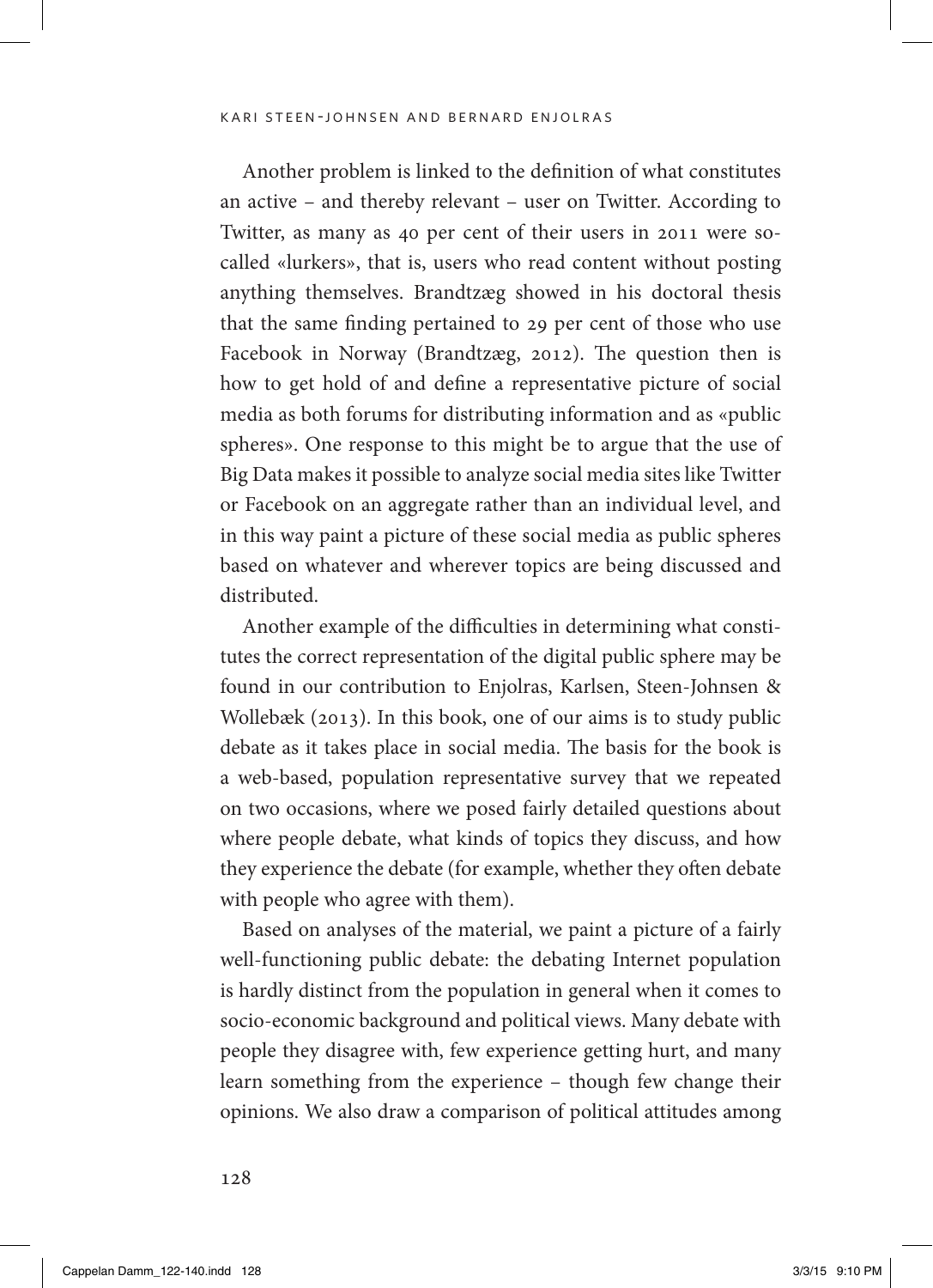those who debate on the Internet and those who do not, a comparison which is broken down into different forums (Facebook, discussion forums, Internet papers, blogs, etc.). As a whole, there are hardly any differences between those who engage in discussion on the Internet and those who do not. There are differences, however, between debaters on the various platforms. This picture differs significantly from the picture that is sometimes presented in the mass media and the socially mediated public sphere. At the same time, there is little doubt that if we conducted a thorough qualitative examination of the content from selected discussion forums and the debate forums of online newspapers, and studied the political attitudes within them, we would find a different picture. These two approaches would both give valid representations of Internet online discussions, but they would be representative of different phenomena – either the broad picture or the dynamics of particular forums.

This example illustrates the argument that, depending on whether one uses selected web content or representative survey data as the basis for analysis, very different pictures of an Internet phenomenon can be obtained. The same phenomenon is pointed out by Hirzalla et al. (2011) who point out that in studies about whether the Internet equalizes differences between different groups when it comes to political participation, it is often the case that those who conduct case-based research are more optimistic than those who conduct survey research when it comes to their mobilizing potential. Those who study the Obama campaign's social networking sites will most likely find a stronger source for the mobilizing power than those who study the American population's activism through survey-based methods. The representative picture and the picture that is based on significant events thus part ways – but which picture is the most valid in relation to how the digital public sphere works?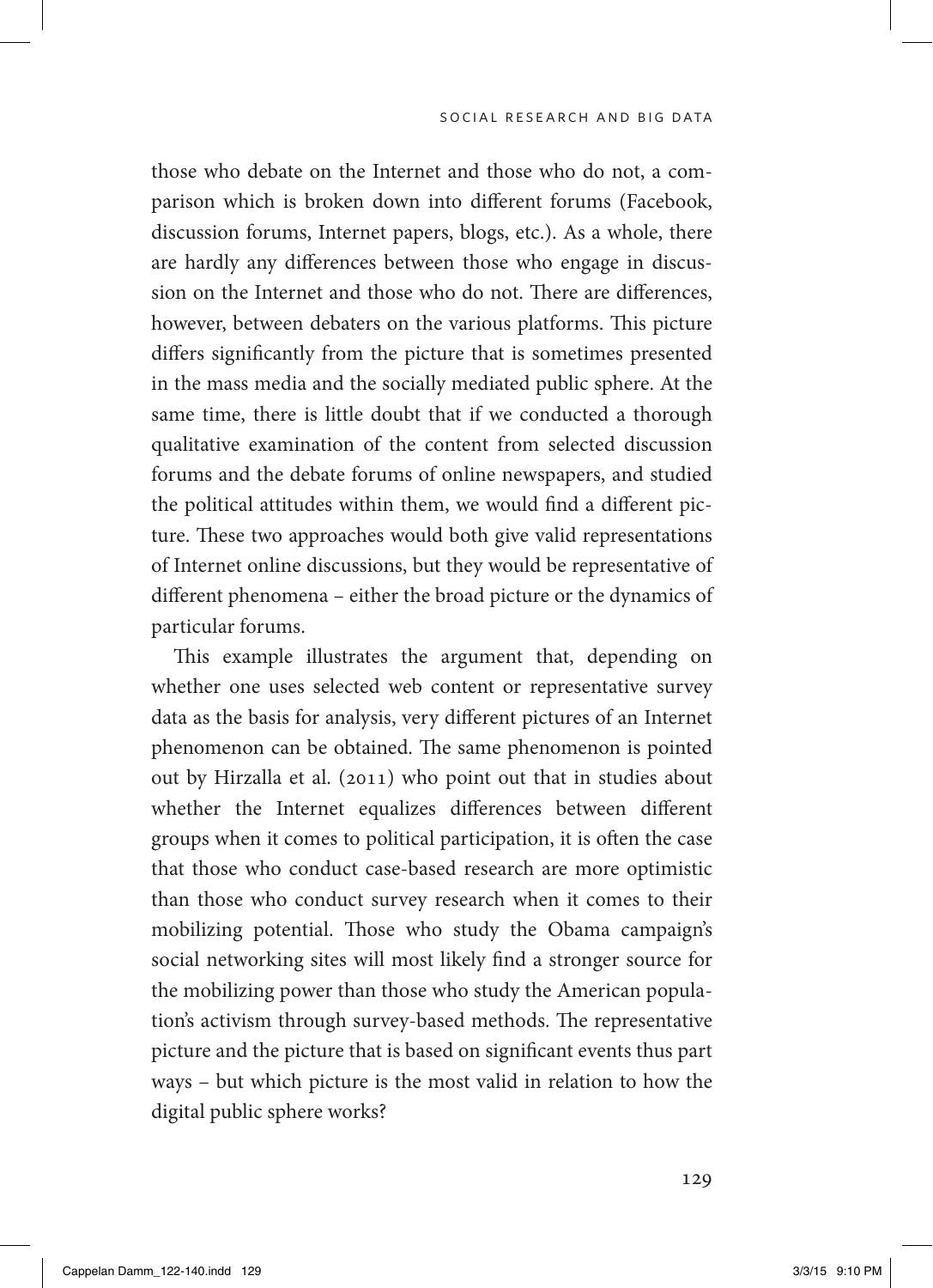Even though the use of Internet data may potentially provide access to complete data and enable researchers to analyze statements and content from a large number of users, this does not eliminate the problem linked to representativeness or the need to interpret and discuss whatever phenomenon a person has captured. In addition, it is important to point out that the assumption of having complete data is hardly ever correct. We can again use Twitter as an example. Only Twitter has complete access to the information in Twitter accounts and the complete set of Twitter posts. Twitter makes Twitter posts available through so-called APIs,<sup>51</sup> which are program sequences that make it possible for outsiders to retrieve Twitter posts. However, it is unclear what underlying factors are at work in such retrievals, for example, on what grounds the selection is made. The selection of Twitter messages can also become uneven due to the fact that Twitter censors certain types of unwanted content.

## **What characterizes the new ecosystem for the production of knowledge?**

In connection with the increased access to digital data, important changes have taken place in the social landscape where research positions itself. Savage and Burrows use the term «knowing capitalism» to describe a new social order in which social «transaction data» become increasingly important, and where such data are routinely collected and analyzed by a large number of private and public institutions. The main point for Savage and Burrows is that research has thereby ended up in a competitive setting. Research is no longer the dominant party when it comes to providing interpretations of society. boyd and Crawford use the concept

<sup>51</sup> API stands for «application programming interface» and is a software that can be used to collect structured data, for example from Twitter (boyd & Crawford, 2011: 7).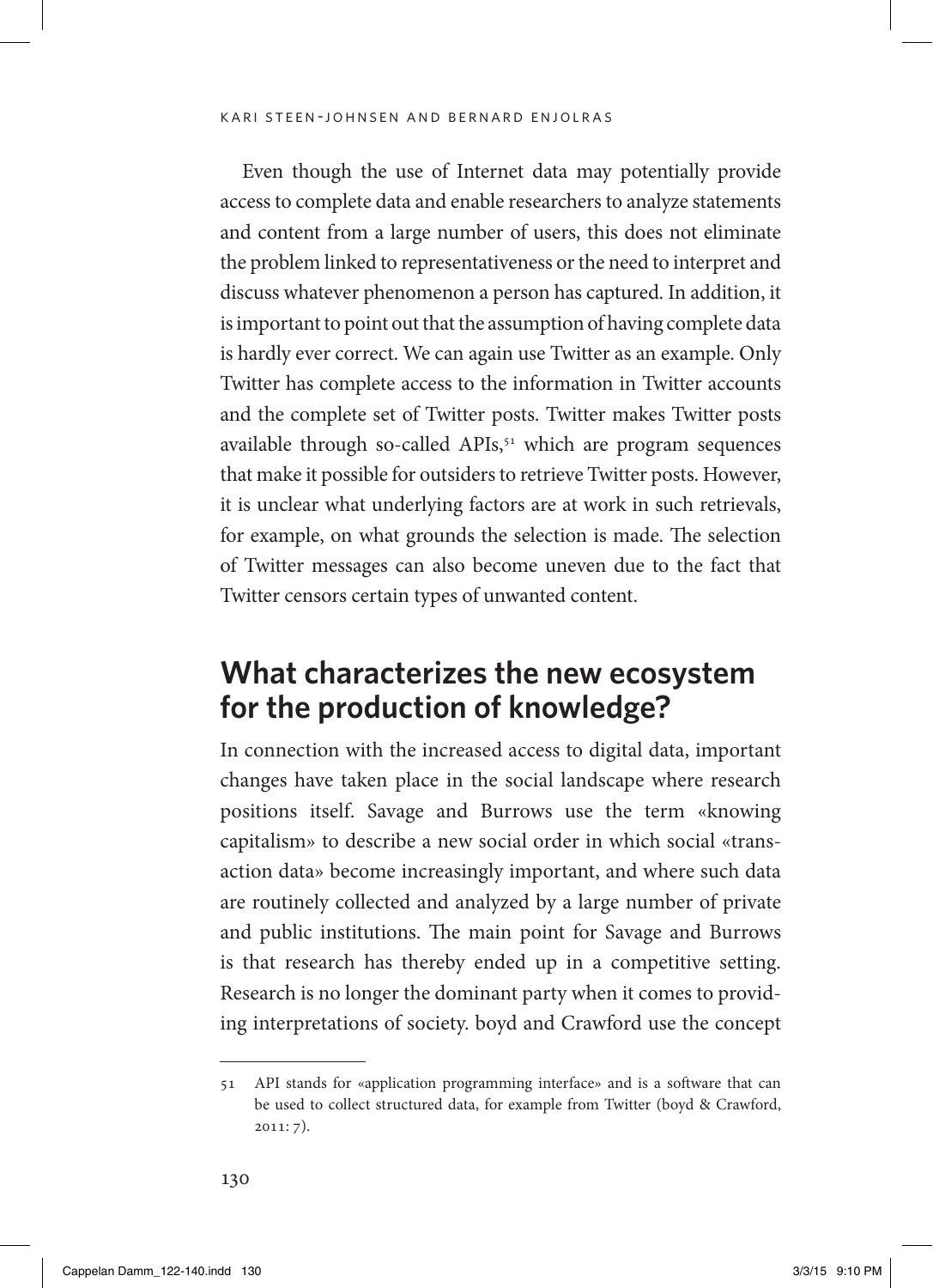of a new «ecosystem» to describe the new set of actors connected to the analysis of digital data and the power relationship that exists between them. Several elements of this new ecosystem touch on the potential of social research to represent and interpret society. We will highlight a few of these elements here.

*First*, the ownership of data has become privatized. While access to data has traditionally depended on an exchange between researchers and individuals who have given their consent, such access now largely goes through large, private companies such as Google, Twitter, and Facebook. Also, several other types of commercial businesses, such as telecommunication companies, banks and online bookstores, are in possession of large amounts of data. This situation creates several challenges for research. The fact that data are owned by private actors makes the access to such data and assessments of the quality of data difficult. Further, a gap arises between these private actors and externally performed research, because the owners of the data have access to complete sets of data. Several of the large Internet actors, such as Facebook and Google, have their own research departments with a high level of competency that enjoy the benefits of having complete access to the data.

As the data are under private ownership, these research departments are not in the same situation when it comes to privacy protection as researchers are, for example when it comes to requirements regarding informed consent. This is because users are required to accept the terms and conditions for the use of their digital data in order to be able to use the service. The result is that actors outside of academic research get a jumpstart when it comes to providing relevant social analyses and interpretations. Besides the fact that researchers inside these private companies are in a position to produce unique analyses, it is a problem that they are not required to let their research be reproduced or evaluated through the examination of data, given the fact that the data are private property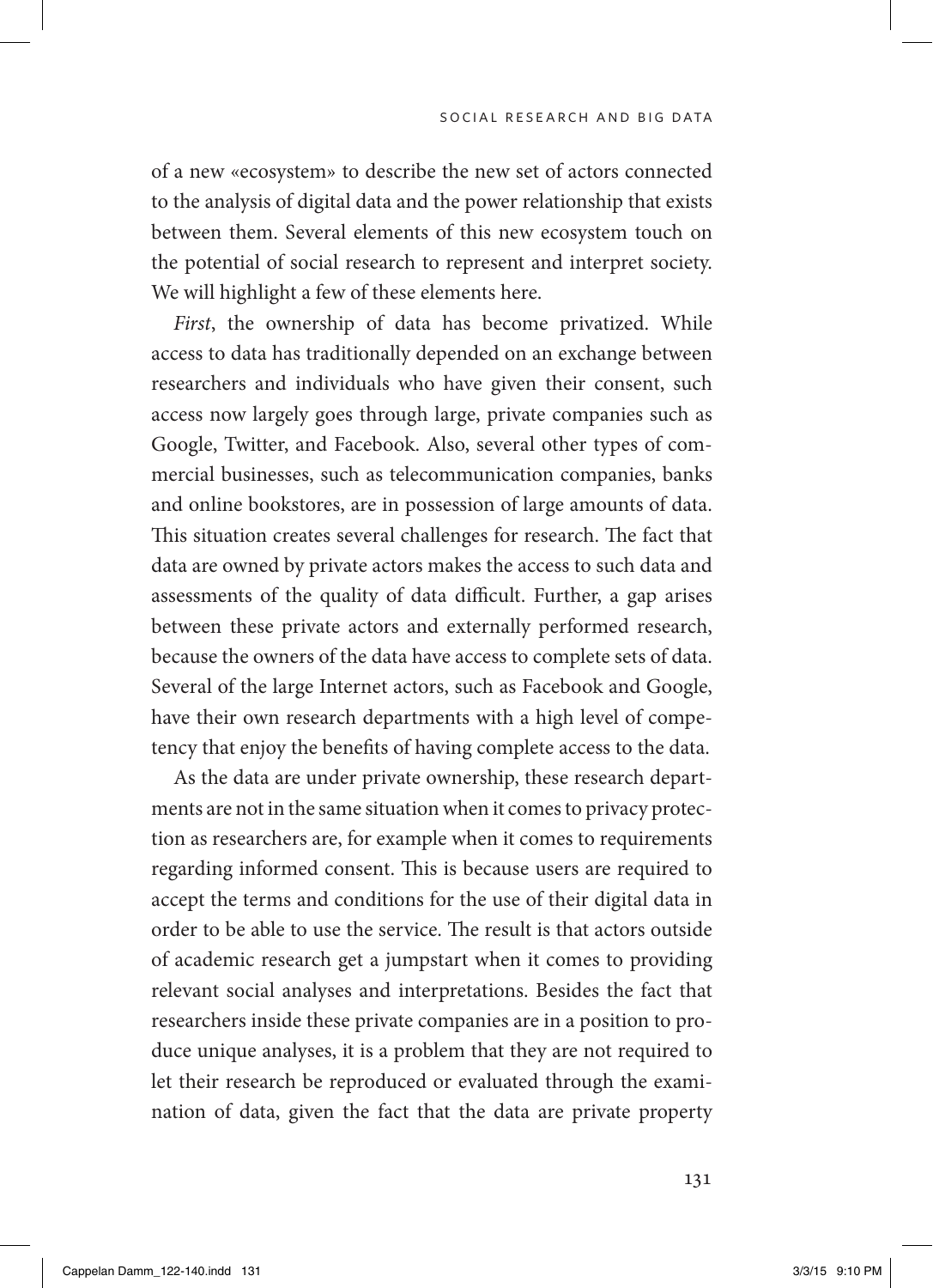(Enjolras, 2014). Moreover, there is no requirement to let results be examined critically by the international researcher community. In the long run this may lead to a privatization of social research.

*Second*, the access to new types of data leads to research activity being disconnected from traditional research institutions, which again leads to a situation where «everyone can conduct research». Despite the tendency towards privatization, it is still a fact that a great deal of data is available to the general public on the Internet. A consequence of this is that a much greater number of people can now conduct some form of research or investigations. One trend is that there is a growth in payment services that allow people and organizations to analyze Internet data linked to their own business and to conduct surveys via the Internet. An important example is Google Analytics, which offers tools for analyzing the Internet activity linked to various companies or organizations. The interpretations derived from the research of digital information thus compete with several other narratives coming from individuals, organizations, and analyst agencies. These are not necessarily based on observations of the data's representativeness and quality or on a suitable theoretical foundation.

*Third*, the development leads to powerlessness among the average Internet user. While digitalization offers new opportunities to many people for gathering information, expressing opinions and analyzing digital data, the users' control over their own data is being reduced. The privatization described above is an important reason for this. To be able to use popular services such as Facebook and Twitter, we have to give these applications access both to basic data and to utilizing these data for their purposes. Such use can consist of generating analyses and statistics, resale efforts and marketing purposes. It can be difficult for the user to understand what rights she or he is really giving up.

As described above, a complicating element is the complexity of digital data. The fact that data exist in many layers, with different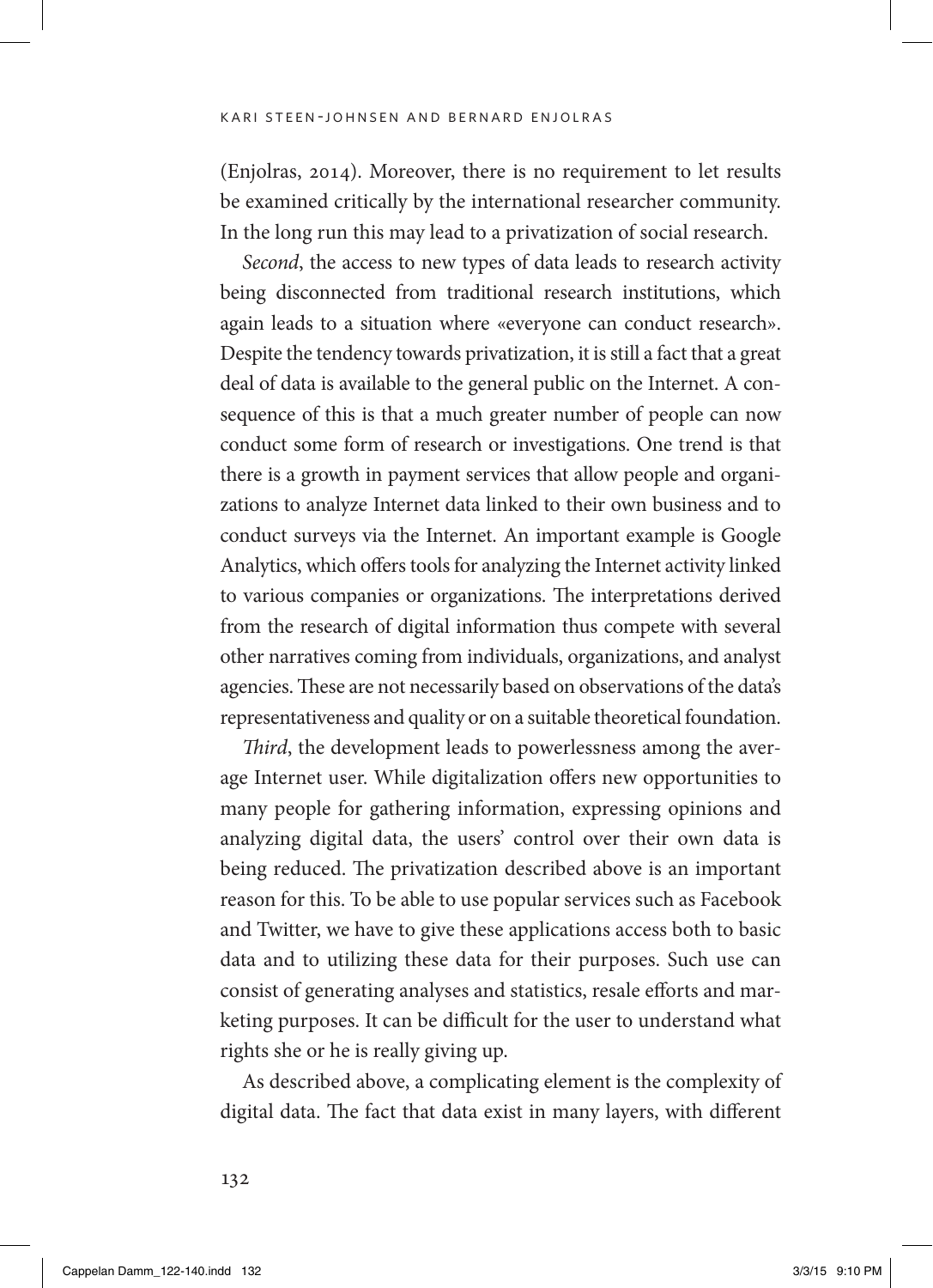kinds of information, constitutes one such complexity. The fact that different data gathered from different applications and websites are linked together is another. In addition, it is hard to get a full overview of what the network structure in data really entails. For example, those who gather information about you can also at the same time gather information about the users in your network, and vice versa.

The difficulties in understanding both the technical and legal stipulations for the use of an application mean that users lose control over their own statements. A survey conducted in 2009 by Brandtzæg and Lüders in regard to Internet use and privacy protection revealed that many users were concerned about the consequences of sharing personal information on the Internet. The study also showed that most users had limited insight into how social media function and how to handle the privacy settings. boyd & Crawford call attention to the fact that data that have been produced in a certain context may not necessarily be brought into another context just because it is available (2012: 672). The conditions we have outlined here make it important for researchers to take this cautioning seriously. The users produce content within vague frameworks, and do not necessarily have full oversight over what data about them is available, and what it can be used for.

#### **New digital dividing lines**

Based on the preconditions that exist in the new ecosystem linked to digital data, it is possible to see the contours of a set of digital dividing lines that will affect what knowledge is being produced by whom (boyd & Crawford, 2012: 674). We claim that academic social research is in danger of losing out in the battle of having access to producing knowledge based on these new types of data. Social research, or at least parts of it, is currently in a disadvantageous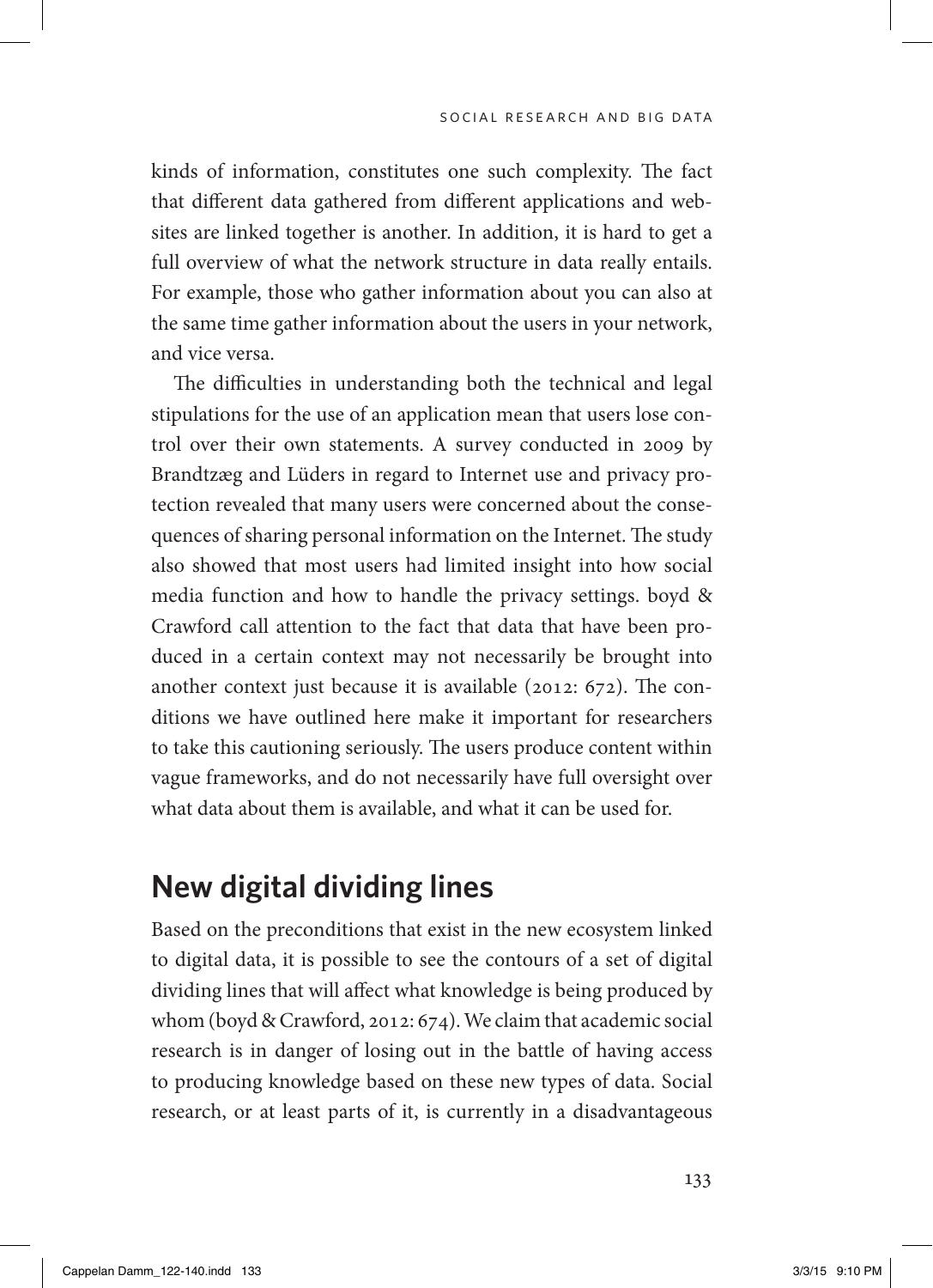position when it comes to certain disparity structures that will potentially strengthen over time.

An important disparity pertains to access to data and to the resources required to utilize them. As pointed out above, private companies and their analysis departments have privileged access to data. For those who wish to conduct research on such data, access is restricted, and financial resources are required. Digital data from different platforms have been commercialized and can be purchased through so-called «data brokers». Access is thus dependent on the financial resources one has available. Alternatively, one can also collect certain types of data, such as Twitter data, by programming APIs oneself, that is, programs that can fetch data based on certain criteria. However, this also requires resources in the form of data power. As a result of the requirements regarding finances and technological investment, a disparity emerges, not only between private actors and academic institutions, but also between the academic institutions. Elite universities, such as Harvard, MIT and Stanford, have resources to build and equip research environments with technology and resources that allow them to utilize digital data. Smaller universities may not have the same resources. In Norway, we can imagine dividing lines among both the universities and between the university sector and the research institutes.

The use of digital data also creates dividing lines when it comes to competency. In order to utilize such data, competencies in programming, analysis and visualization are required. Such competencies are still a limited resource within the social sciences and the humanities. Building up such competencies requires resources, and larger institutions have an advantage if they are able to connect technical and interpretative environments.

An important disparity-generating dimension has to do with the regulations and requirements that pertain to the use of Internet data. Here we can find several dividing lines. First, there is a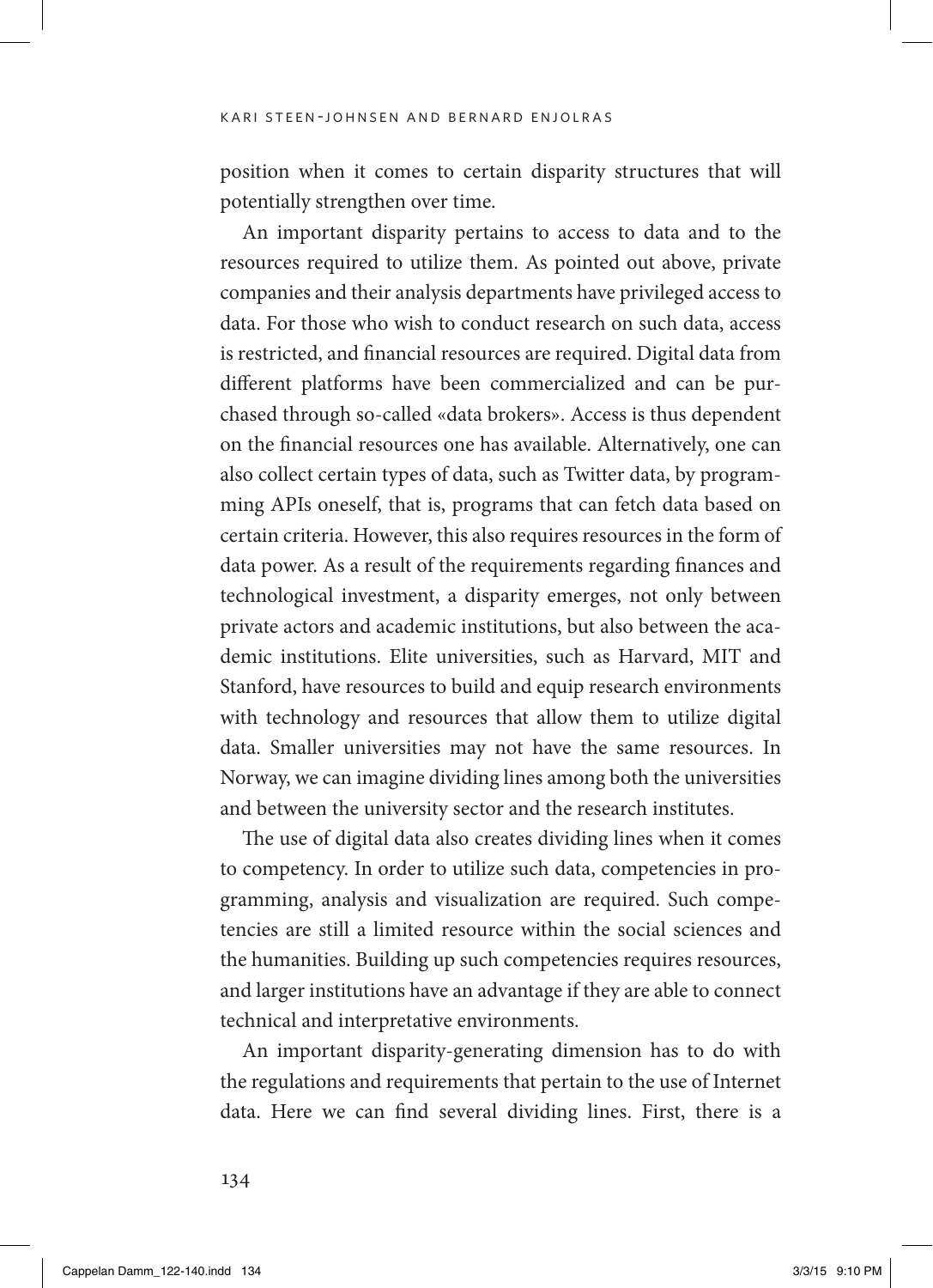difference between different countries' legislation with regard to privacy protection connected to research on digital data when it comes to collection, information and storage. This creates differences when it comes to getting access to using such data. At present, there are efforts at the European level to harmonize regulations relating to data protection rules, among them regulations pertaining to research.<sup>52</sup>

Second, there is a fundamental gap between those who own digital data and those who do not. When consumers make use of services, such as mobile phones, bank cards or online shopping, or use Facebook or Google, they also give the providers of these services permission to use the personal data they enter by accepting the terms of conditions for the service. This permission allows private companies to stand in a privileged position when it comes to utilizing data, both for research and analytical purposes, as well as for commercial purposes, without having to abide by the same set of ethical guidelines that research does. The companies are not subjected to any requirements to make these data publicly accessible so that other researchers can make use of them.

It is not only reasonable but of some importance that research on digital data are subject to strict ethical requirements, especially considering the users' potential powerlessness when it comes to protecting their own data. At the same time, it can be claimed that current regulation posits some conditions that are not up to speed with the general public's perception of the boundary between public and private information, and the perception of what kind of information should be covered by the privacy clause. One example that was published in *Forskningsetikk* (Research Ethics) 1/2013 has to do with the use of Twitter posts in an aggregated form, for example if one wishes to analyze all Twitter posts

<sup>52</sup> Cf. http://ec.europa.eu/justice/newsroom/data-protection/news/120125\_en.htm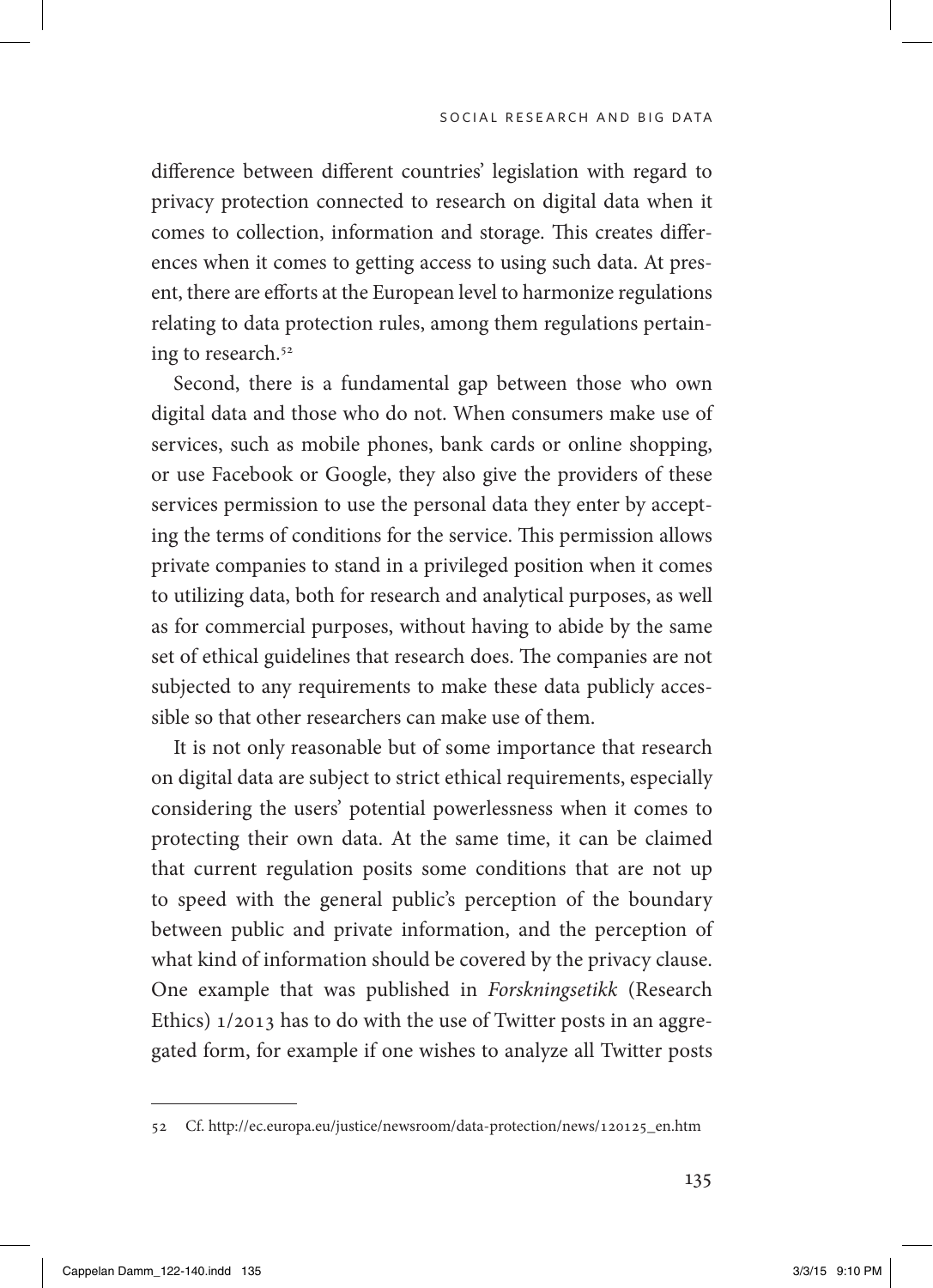with the hashtag #bevarhardanger (savehardanger). In relation to research based on such Twitter data, Kim Ellertsen, director of the Law Department at the Norwegian Data Protection Authority, emphasized the importance of informing Twitter users about the research. He also questioned the practical difficulties in reaching the users (Forskningsetikk 1/2013: 8). As pointed out by Ellertsen, the issue of the need to inform research subjects raises questions about whether the results are of general public interest and about the effects on freedom of speech. In our view, one key issue is whether these posts should be viewed as public statements on par with statements in newspapers and edited media or as personal information.

Referring to Manovich (2011), it is possible to claim that «the computational turn» has created a new hierarchy between those who produce data (that is, consciously or unconsciously leave data behind), those who have the tools to gather data and those who have the expertise to analyze them. boyd & Crawford point out that the latter group is the smallest and the most privileged, and it is the group that will have the most influence on how Big Data will be used and developed (2011: 113). There is a danger that large segments of social science research will be unable to contribute to these analyses.

## **The responsibilities and challenges of research**

Internet research does not only present us with a new set of data and methods with corresponding ethical problems, but also with a new ecosystem for the production of knowledge. To define what the responsibilities of research are, we believe it is important to be aware of the fact that research plays a role in at least two different ways: as a producer of knowledge and as an actor with a shared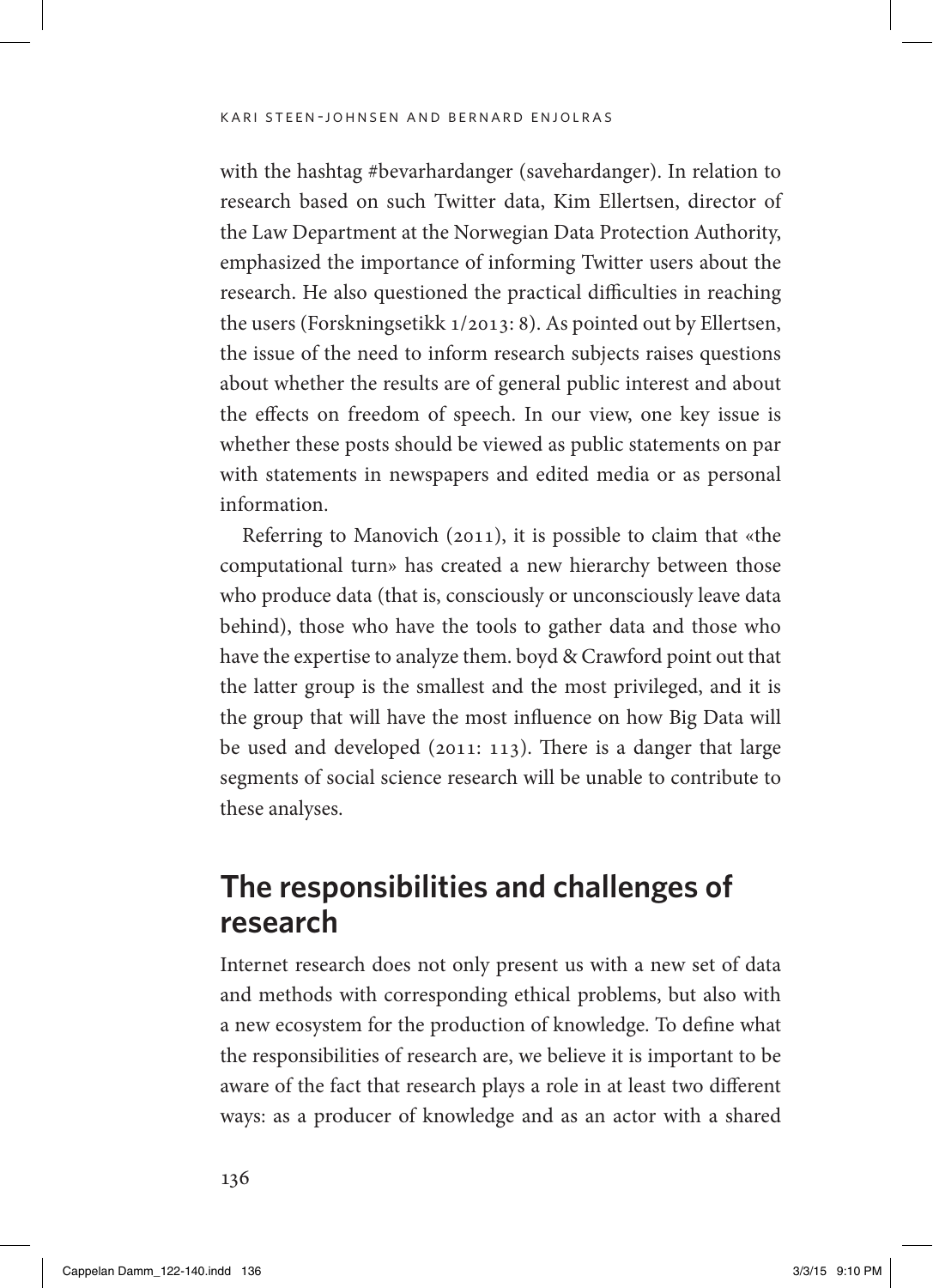responsibility to develop and practise a code of conduct adapted to Big Data. Both of these roles are to some extent dependent on conditions outside the research itself, such as the activities of other actors and public and private regulations.

The role of research is thus primarily about providing knowledge about the new way in which information is stored and structured in a digital society, as well as to shed light on what kind of power different types of actors, such as citizens, elites, organizations, and states, possess when it comes to having access to and the ability to interpret information. This means contributing with researchbased interpretations of what the Internet is and how it works. Researchers should take it upon themselves to provide understandings of both the structural qualities of the web and the social practices that develop within different social fields and among different groups. A major challenge for segments of the social sciences is addressing the methodological opportunities that the Internet and Big Data present us with in such a way that researchers will be able to provide these types of analyses. This requires an investment in a new competency which is not included in most of the researchers' basic education. A further requirement is a reflection on the methodological challenges and problems, such as the question of whom and what the different forms of web data represent. Through research, we take part in constructing the new information society as an object and providing the society with insight into what this reality is. This implies providing perspectives on such questions as: Do we understand the Internet as being open and free, or as something that is regulated and conditional? Does the Internet really constitute a public sphere, or rather a network consisting of isolated islands? Which voices are being represented in our research? What social interpretation is being produced that will potentially impact what legitimacy and significance the Internet will have in social political processes? Depending on which instruments,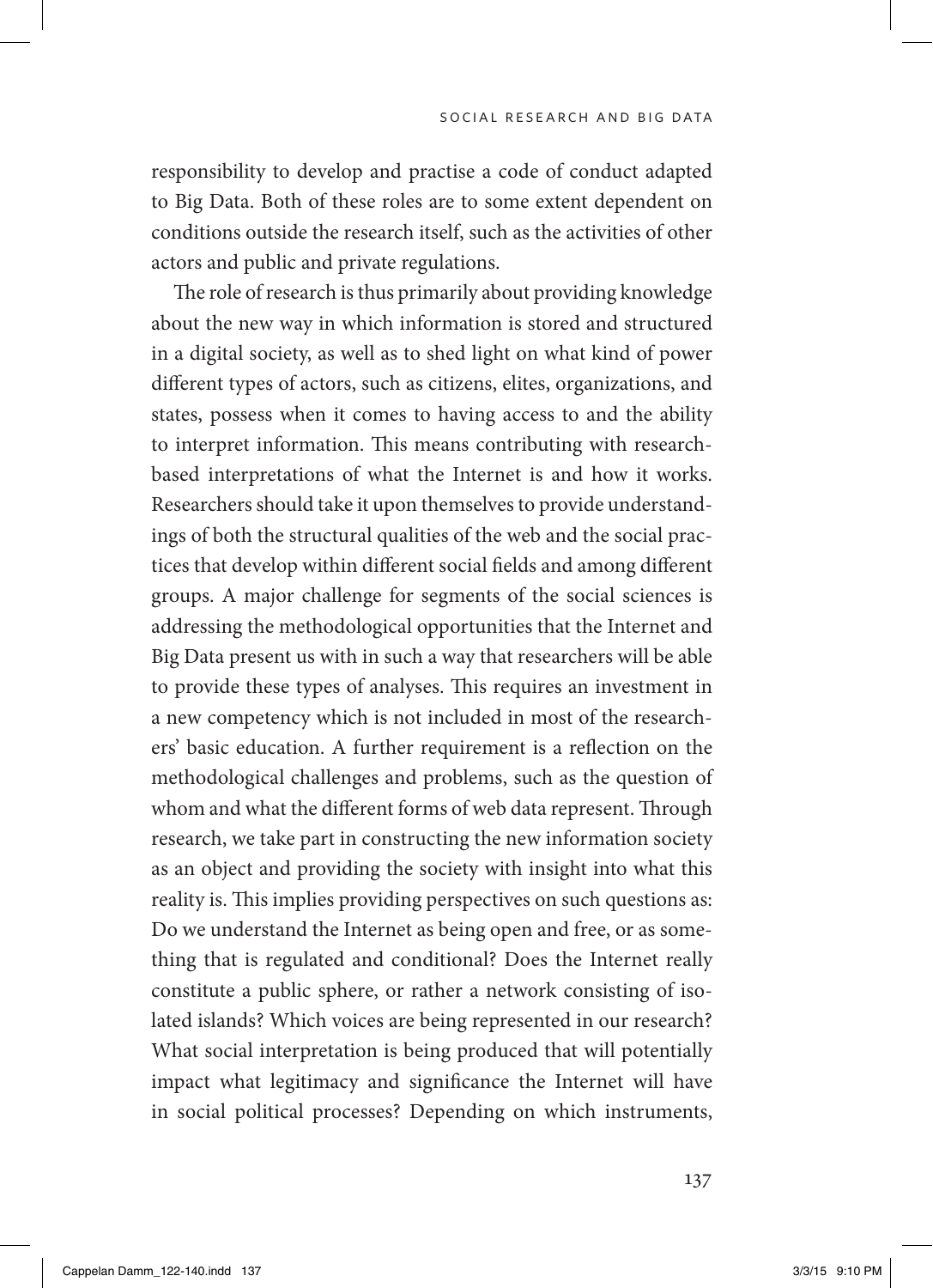methods and theoretical tools we, as researchers, use to attack the digital research field, we will be able to provide different answers to these questions.

The second role of research is about contributing toward developing an ethic that is adapted to the new premises laid out by digital systems and Big Data. We feel that such an ethic cannot be developed in a vacuum, but must take into account the ecosystem of knowledge of which research is part. The challenge of research is to produce valid research in an ecosystem of knowledge while being under pressure by privatization and ethical regulations that differ from one country to another, and which to varying degrees are adapted to digital data. One way to think about this is through the concept *accountability*, which can be understood as more encompassing than the concept of privacy protection (boyd & Crawford, 2011). Accountability is not only directed towards the research subject, but also towards the research field in a broader sense. Accountability implies reflecting on the consequences of research related to individuals, organizations and the public sphere, or towards potential shifts in the ecosystem regarding the production, collection and analysis of digital data. If independent researchers could get the same access to using and connecting private data that Facebook has, a researcher would perhaps not choose to summarily use them to analyze statements about, for example, religion and sexuality. The researcher must weigh her interest in providing solid, academic knowledge about a social phenomenon, against people's perceptions of digital forums, and their faith in them. If researchers choose to use material that is perceived as private or as taken out of context, this might violate both the legitimacy of social media and the legitimacy of research. At the same time, *not* using these data means that the researcher leaves it to Facebook's analytical department to interpret them. Such considerations must be carried out specifically in relation to different kinds of data and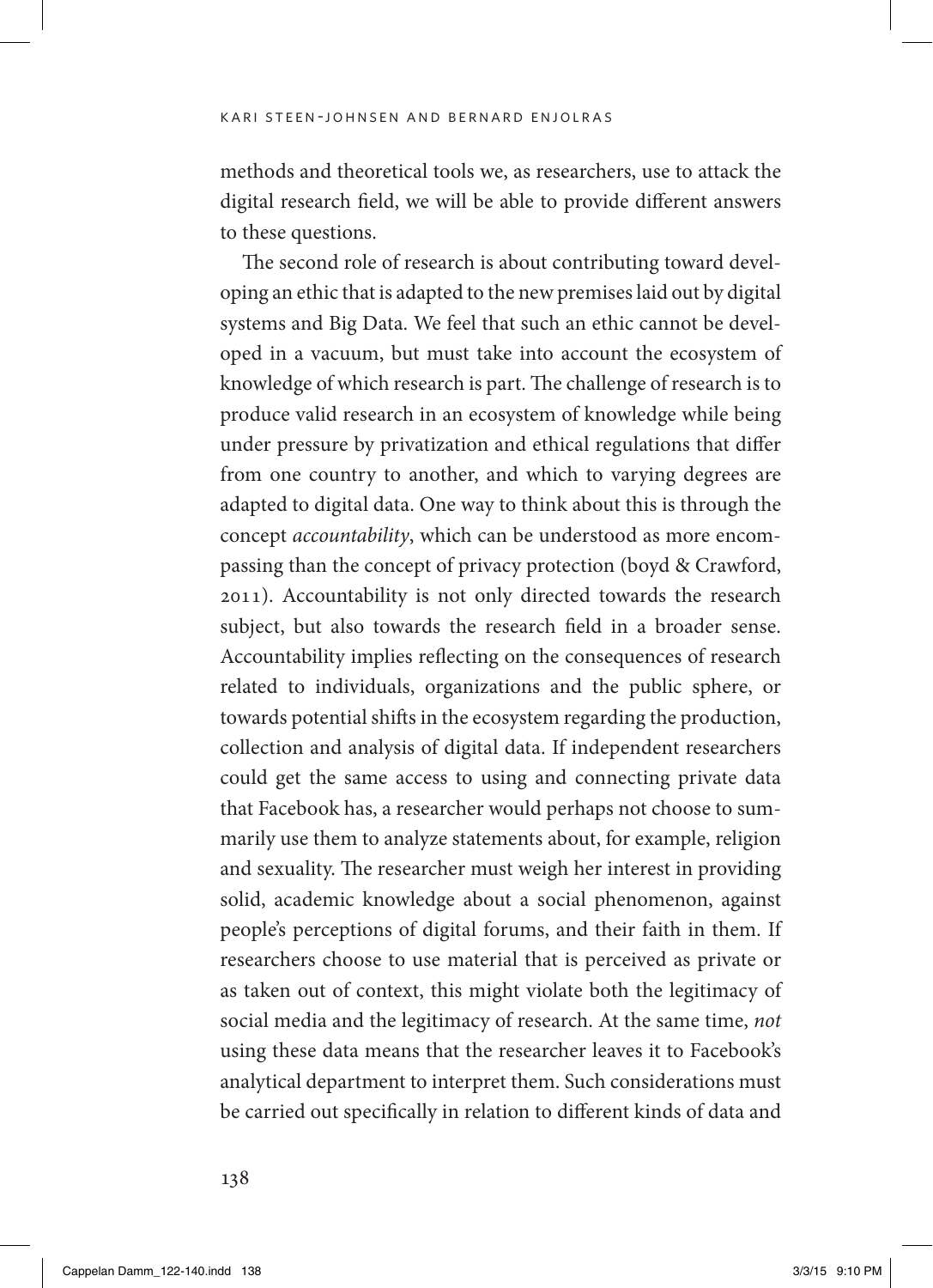linking of data, different kinds of subjects and the public's perception of these data.

Presenting interpretations of society is nothing new in social research, nor is the fact that these interpretations may have social consequences. Still, our claim is that the Internet presents us with a new set of challenges. It requires that we both understand and critically evaluate what kind of data Internet data is and what it can produce knowledge about, and that we understand the social context of this type of research The ethical dilemmas that Internet research presents cannot be resolved without a deeper reflection on and establishment of ground rules for how Big Data should be handled in society, where research and other forms of public and commercial data use are put into context.

The rules that pertain to digital data are adapted to a «small data» world, where both data and computing power are accessible in large quantities. The ethical challenges pertain not only to research, but also to industry and administration. Therefore, we need new forms of accountability for both research and society.

#### **References**

- boyd, d. & Crawford, K. (2012). Critical Questions for Big Data. Provocations for a cultural, technological, and scholarly phenomenon. *Information, Communication & Society*. Volume 15, issue 5. pp. 662–679.
- boyd, D. & Ellison, N.B. (2007). Social Network Sites: Definition, History, and Scholarship. Journal of Computer-Mediated Communication. Volume 13, Issue 1, pages 210–230.
- Brandtzæg, P. (2012). Sosial Networking Sites: Their Users and Social Implications- A Longitudinal Study. Journal of Computer-Mediated Communication. Volume 17, Issue 4, pages 467–488.
- Brandtzæg, P. & Lüders, M. (2009). Privat 2.0: Person- og forbrukervern i den nye Medievirkeligheten. SINTEF-Rapport.
- Enjolras, B. (2014). Big data og samfunnsforskning: Nye muligheter og etiske utfordringer. *Tidsskrift for samfunnsforskning*, 55 (1). p. 80–89.